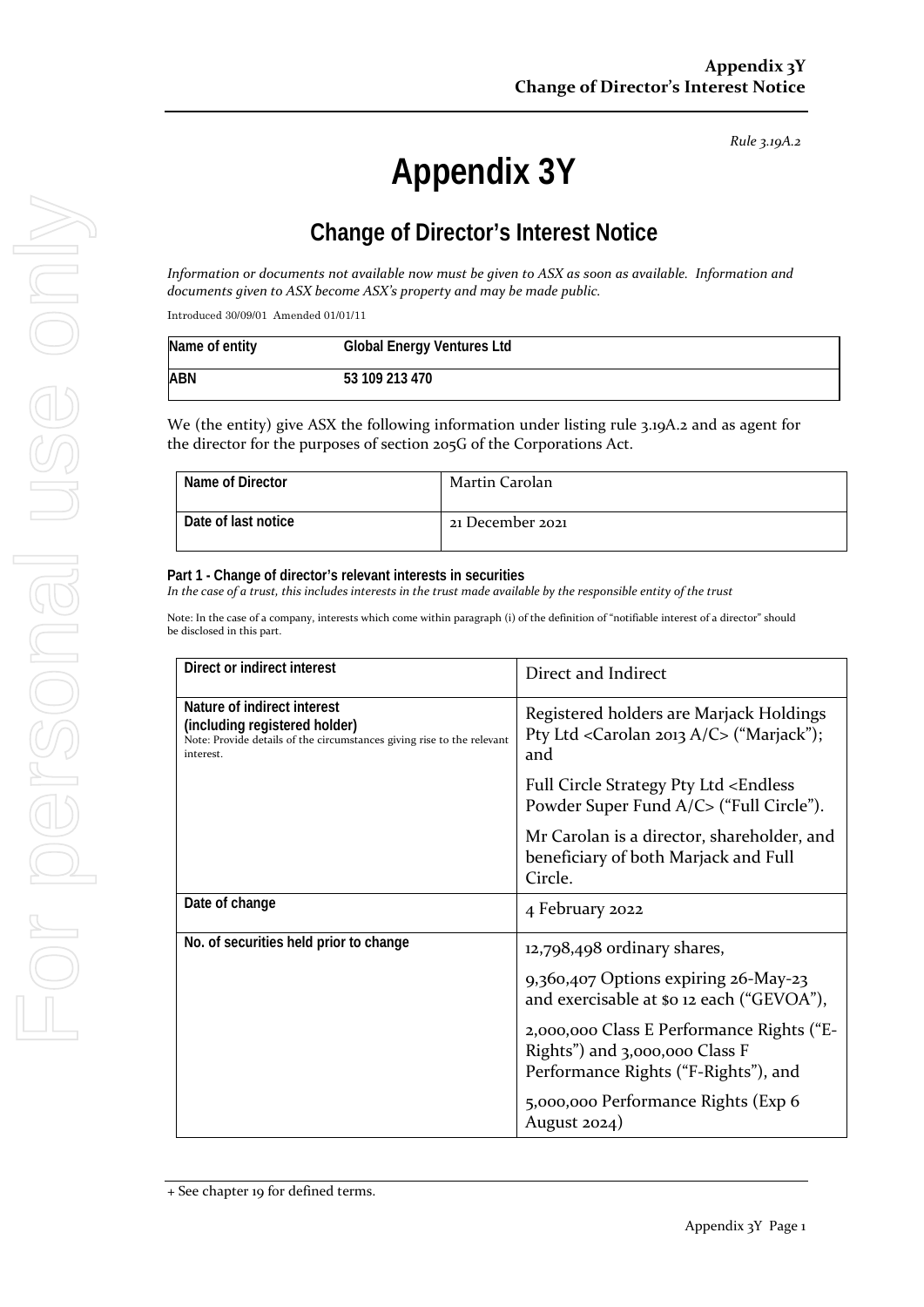| Class                                                                                                                                                                       | <b>Fully Paid Ordinary Shares</b>                                                                                   |  |
|-----------------------------------------------------------------------------------------------------------------------------------------------------------------------------|---------------------------------------------------------------------------------------------------------------------|--|
| Number acquired                                                                                                                                                             | 500,000                                                                                                             |  |
| Number disposed                                                                                                                                                             | Nil                                                                                                                 |  |
| Value/Consideration<br>Note: If consideration is non-cash, provide details and estimated<br>valuation                                                                       | \$0.1038 per share (total \$51,920)                                                                                 |  |
| No. of securities held after change                                                                                                                                         | 13,298,498 ordinary shares,                                                                                         |  |
|                                                                                                                                                                             | 9,360,407 Options expiring 26-May-23<br>and exercisable at \$0 12 each ("GEVOA"),                                   |  |
|                                                                                                                                                                             | 2,000,000 Class E Performance Rights ("E-<br>Rights") and 3,000,000 Class F<br>Performance Rights ("F-Rights"), and |  |
|                                                                                                                                                                             | 5,000,000 Performance Rights (Exp 6<br>August $2024$ )                                                              |  |
| Nature of change<br>Example: on-market trade, off-market trade, exercise of options, issue<br>of securities under dividend reinvestment plan, participation in buy-<br>back | Purchase of shares on market                                                                                        |  |

## **Part 2 – Change of director's interests in contracts**

Note: In the case of a company, interests which come within paragraph (ii) of the definition of "notifiable interest of a director" should be disclosed in this part.

| Detail of contract                                                                                                                  |  |
|-------------------------------------------------------------------------------------------------------------------------------------|--|
| Nature of interest                                                                                                                  |  |
| Name of registered holder<br>(if issued securities)                                                                                 |  |
| Date of change                                                                                                                      |  |
| No. and class of securities to which                                                                                                |  |
| interest related prior to change<br>Note: Details are only required for a contract in<br>relation to which the interest has changed |  |
| Interest acquired                                                                                                                   |  |
| Interest disposed                                                                                                                   |  |

<sup>+</sup> See chapter 19 for defined terms.